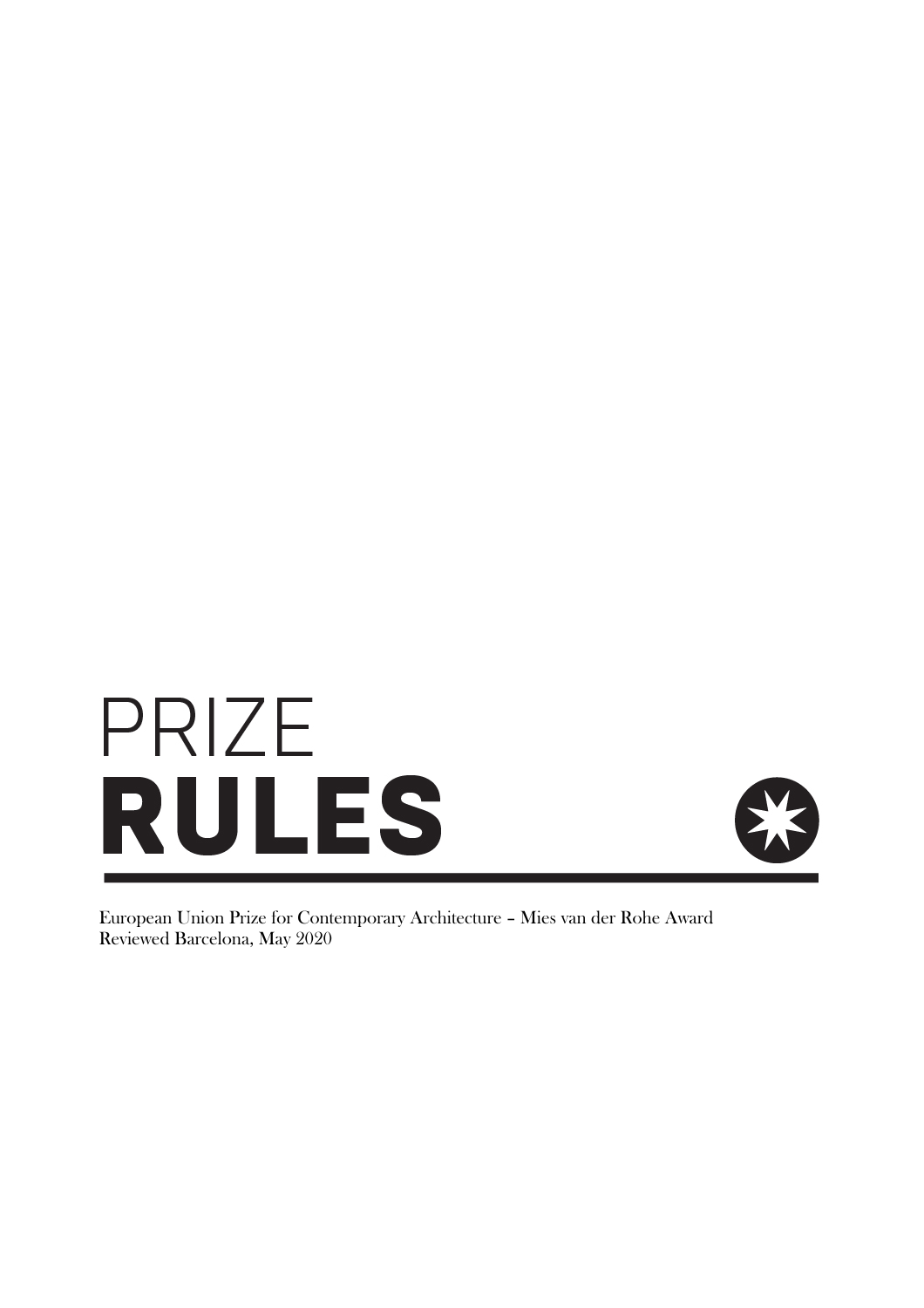As the EU Mies Award is an EU-funded initiative, we are in the process of updating some of the content on this document in the light of the withdrawal of the United Kingdom from the European Union. If the site contains content that does not yet reflect the withdrawal of the United Kingdom, it is unintentional and will be addressed.

## **Architecture Prize Rules**

The European space is composed of an emulsion of natural and cultural, vernacular and canonical, traditional and artificial elements. Contemporary architecture must assume this ambiguity, project it towards the future and offset the natural wear to which forms are subject by means of a symmetrical process of innovation; a process that has been presided over by works that introduced into an architectural tradition contribute a new inflection or added value that can only be qualified as 'artistic'.

The purpose of the Prize is to detect and highlight such works – of which the Mies van der Rohe Pavilion of Barcelona is a genuine symbol – whose innovative character acts as an orientation or even a manifesto. This is why the Jury will represent the institutions involved, while also reflecting the cultural intentions that endow the Prize with both symbolic and pedagogic value.

The Prize highlights the achievements of European architects in the development of new concepts and technologies and provides citizens as well as public institutions with the opportunity to reach a better understanding of the importance of architecture in the construction of sustainable cities and communities where the essential relationship between the quality of life and the quality of the environment is a key priority.

By doing so, the Prize aspires to be a platform for investigation, development and implementation of sustainable architectural practices that will minimise the negative environmental impact of construction as well as promote the social, cultural and economic benefits of sustainable growth.

Europe is composed of an increasing number of common elements. However local traditions, histories, languages, landscapes and urban contexts continue to characterise its rich and composite identity. The Prize seeks to celebrate the diversity of European architectural expression, emphasising architecture's role as both a basis for the interchange of ideas as well as a unifying element that defines a common European culture by fostering transnational commissions; supporting emerging architects as they start out on their careers and the cultivation of responsible clients – both public and private – who are committed to building both the European economy and its culture through their commissions.

In 1987 the European Commission and the Fundació Mies van der Rohe created the biennial Mies van der Rohe Award for European Architecture with these purposes in mind. The European Union Prize for Contemporary Architecture – Mies van der Rohe Award represents the evolution of the Mies van der Rohe Award for European Architecture.

The Prize benefits from the participation of the national architectural associations\*, as well as the recommendations of an Advisory Committee\*\* composed of some of the most prestigious European cultural entities in the field of architecture. The Advisory Committee works closely with the Fundació Mies van der Rohe in the award process.

Nominations for works to be considered for the Prize will be put forward by the national architectural associations and a substantial group of independent experts specialising in contemporary architecture, as well as by the Advisory Committee.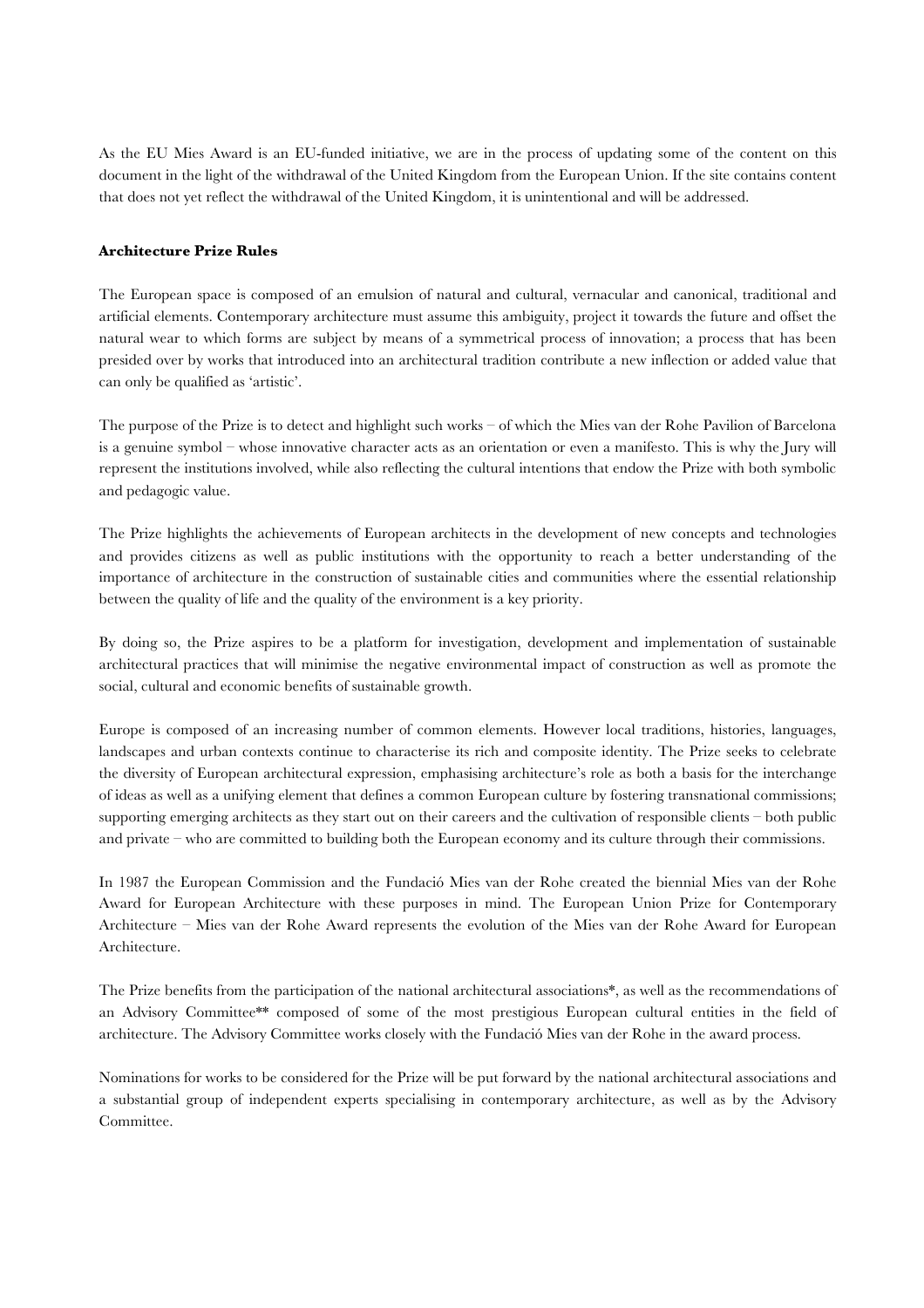For each biennial edition, the Jury will select a single work from these nominations to be awarded the European Union Prize for Contemporary Architecture – Mies van der Rohe Award and a single work by an emerging architect or team of architects as the Emerging Architect Winner. The works granted the prizes will reflect the definitions and objectives established in the preceding paragraphs and be distinguished by a combination of qualities such as excellence and authenticity of design; a genuine and innovative character; and high-standard, well-executed and sustainable construction.

The Jury will also make a selection of exemplary works to be published and shown in a travelling exhibition. The works proposed for the Prize are not limited by scale or programme and the jury selection for each biennial edition represents an extensive overview of quality European architectural production with the common denominator being the contribution that these works make to the construction of the European city.

1. The Prizes will be granted to the European author(s) of architectural works constructed in Europe\*\*\*.

2. The Prize is open to all the works completed in Europe\*\*\* within the two-year period before the Prize cycle and which will be defined to the nominators upon inviting them.

3. The Prizes will be awarded every two years by the Member of the European Commission responsible for Education and Culture based on the decisions of a Jury composed of acknowledged specialists representing diverse schools and trends in the field of architecture and architectural criticism.

After taking into account the recommendations of the Advisory Committee, in consultation with the European Commission, the Fundació Mies van der Rohe will appoint the Jury of seven (7) members. The Jury will hold two meetings, with the second being the decisive one.

4. The Director of the Fundació Mies van der Rohe will carry out the functions of Secretary of the Jury, without the right to vote.

5. For the purpose of the selection of candidates, the following procedure will be followed:

5.1. The national architectural associations will be invited to propose works by their members built in their own countries as well as transnational commissions that comply with either of the following conditions:

5.1.1. Works by European authors (architects who are legally established in one of the particiapting countries as nationals or residents) from other countries built in the country of the architectural association.

5.1.2. Works by their own members constructed in other European countries.

The national architectural associations may submit a maximum of five (5) proposals, except for France, Germany, Italy, Poland, Spain, the United Kingdom and Ukraine, each of which may submit a maximum of seven (7) proposals.

5.2. The Fundació Mies van der Rohe, in consultation with the Advisory Committee, will establish a group of independent experts composed of a substantial number of prestigious specialists, each of whom should propose a maximum of five (5) works from any country within the framework of the Prize.

5.3. The Advisory Committee as a group will be invited to propose a list of approximately 20 (twenty) works from all countries within the framework of the Prize. The decision will be made by majority vote of the members of the Advisory Committee.

In their proposals, the architectural associations, independent experts and Advisory Committee should take into consideration works of a transnational nature, works by emerging architects and works that further research and implement ideas that contribute to the development of a sustainable architectural practice.

The nominators may not propose their own works or works by the Jury.

All proposals should be accompanied by comments about the work, and if possible, by documentation.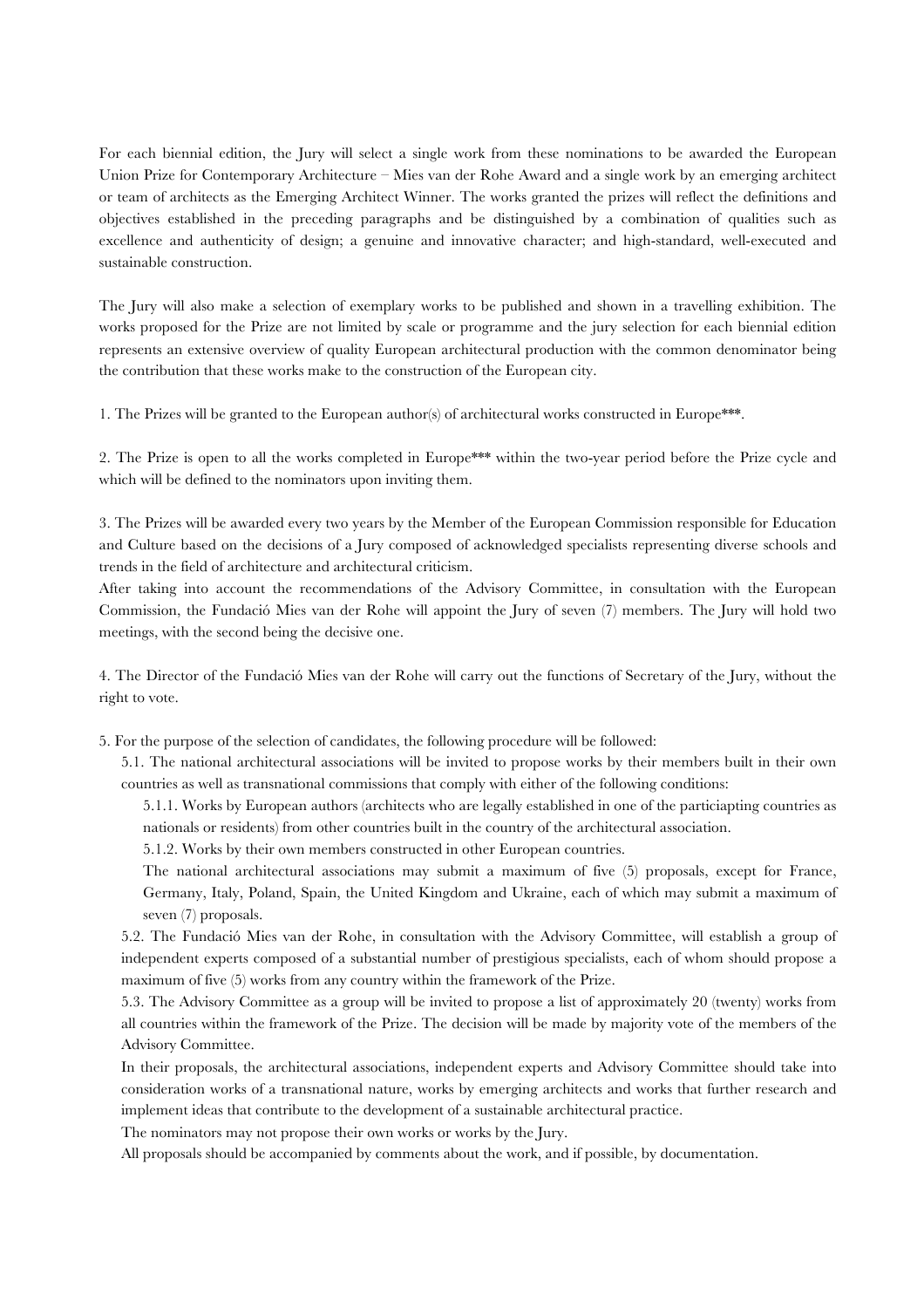The definitive list of candidates submitted for consideration by the Jury will consist of the combined proposals of the national architectural associations, the group of independent experts and the Advisory Committee.

6. Authors of the proposed works will be asked to submit complete documentation consisting of:

6.1. Submission form and images completed on the online database

The submission information form includes the following information: basic information and credits for the work, a description of the work and the curricula vitae of all the authors. The submission form is to be completed online along with six (6) photographs and six (6) drawings in low resolution and free of copyright directly on the database of the Fundació Mies van der Rohe.

6.2. Submission form and documentation sent by registered post or courier

A print out of the submission form (previously completed online) must be signed by all the authors of the work and sent by registered post, courier or e-mail to the Fundació Mies van der Rohe. The following documentation must be submitted by registered post or courier:

6.2.1. Drawings: hard-copy images of a complete set of drawings of the work. This set of drawings should include site plan, floor plans, sections and details, as well as any other types of drawings that the authors deem necessary to explain the project.

6.2.2. Photographs: photographic prints of professional quality in black and white or colour of the completed work in A4 or 18x24cm. This set of photographic prints should include interior, exterior and detail views as well as any other views that the authors deem necessary to explain the project. The total number to be submitted is a minimum of 8 (eight) and a maximum of twelve (12).

The same set of drawings and the same set of photographs specified above must be submitted digitally on a single USB flash drive.

The exact specifications for the electronic images will be outlined in detail in the 'Guidelines for Submission of Documentation' which will be sent to all the authors along with the official letter from the Fundació Mies van der Rohe advising them of the proposal of their works.

6.3. A general description about the proposed work.

6.4. An analysis – both in conceptual and constructive terms – of the work in relation to sustainable architectural practice. It will include: the conceptual overall decisions; the formal aspects of the work; the construction systems and materials; the passive and active systems employed; the economic and financial management criteria and results; the contrasted innovation and technological achievements; and social impact.

6.5. Six images in low resolution free of copyrights for the database, publications and exhibitions organised to disseminate the results of the Prize.

6.6. One image in high resolution free of copyrights for EU Mies Award dissemination.

All these documents will become the property of the Fundació Mies van der Rohe and will form part of its permanent archives. The documents related to the works awarded the EU Mies Award and the EU Mies Award Emerging Architect Prize and the exemplary works selected by the Jury, will be included in the Prize publication, exhibition and database. The documents related to the proposed works will be included in the database.

7. At its first meeting, following the pertinent analysis of information submitted for each of the proposed works and the subsequent debate, the Jury will draw up a list of a maximum of five (5) finalist works, one of which will be awarded the Prize. The Jury will also choose the work to be granted the Emerging Architect Prize. At its second meeting, the Jury will make its decisions and recommendations regarding the works to be granted the EU Mies Award. Both will be selected by absolute majority vote of the Jury members.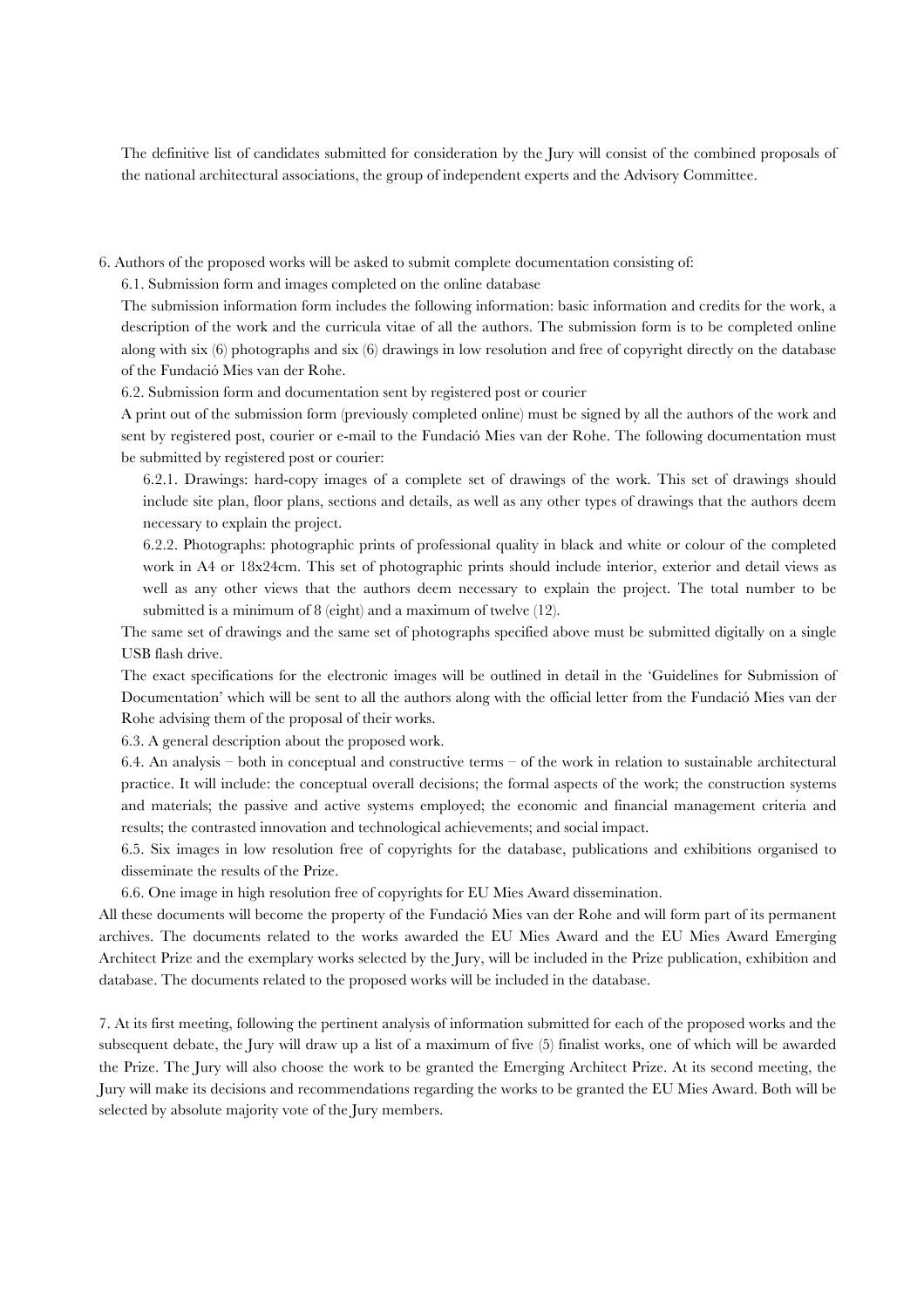8. The Prize may not be declared vacant. There will be a single, indivisible Prize and a single, indivisible Emerging Architect Prize for each edition. Acceptance by the authors of the Prizes entails prior acceptance of the Rules.

9. Citizens will be encouraged to participate via social media and the debates organised around the EU Mies Award.

10. The "Young Talent Architecture Award - YTAA" will develop alongside the Prize following its own YTAA Rules.

11. The EU Mies Award will be awarded by the Member of the European Commission responsible for Education and Culture in a dynamic Awards Ceremony at the Mies van der Rohe Pavilion in Barcelona.

The Prize will consist of the sum of 60.000€ and a sculpture evoking the Mies van der Rohe Pavilion. The Emerging Architect Winner will receive 20.000€ and the sculpture.

The Clients of the winning and finalist works will be rewarded for their support and key role in the construction of an emblematic work with a special sculpture. It will recognise the client's achievements in the architecture field and its promotion.

12. The authors of the works shortlisted by the Jury will be asked to donate a model and an original drawing of their work. The exact specifications will be outlined in detail in the 'Guidelines for Submission of Collection Documentation' which will be sent to the authors along with the official letter from the Fundació Mies van der Rohe advising them of the shortlisting of their works.

13. To ensure compliance with the general objectives of the Prize, the Jury, subject to consultation and agreement of the holding institutions, may amend these Rules if and when a situation, unforeseen in the aforementioned Articles, deems it necessary.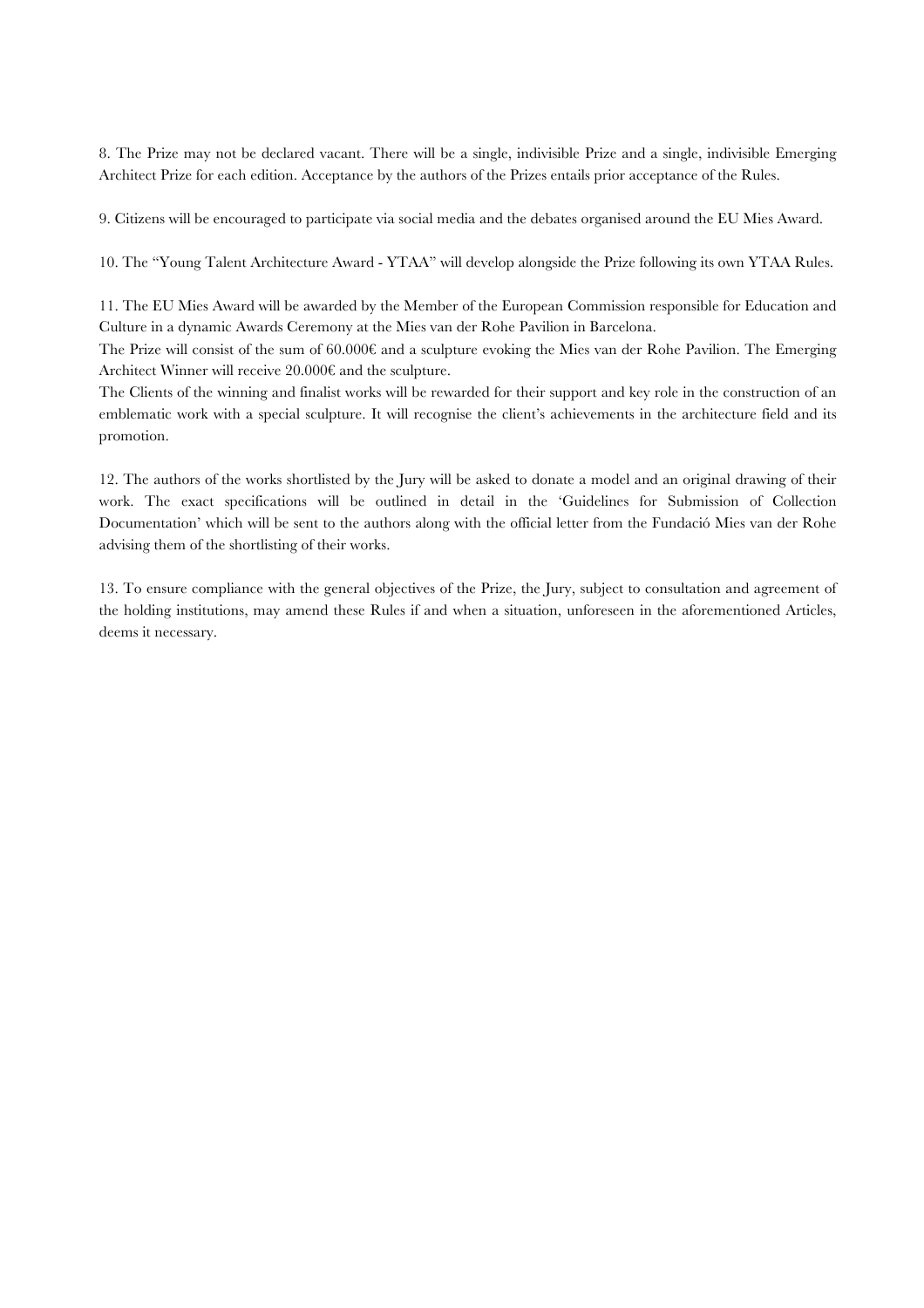## **\* National Architecture Associations:**

Shoqata e Arkitekteve të Shqipërisë, Albania The Union of Architects of the Republic of Armenia Bundeskammer der Architekten und Ingenieurkonsulenten, Austria Koninklijke Federatie van de Architectenverenigingen van Belgïe, Belgium Conseil National de l'Ordre des Architectes, Belgium Asocijacija Arhitekata u Bosni u Hercegovini, Bosnia and Herzegovina Съюз на архитектите в България, Bulgaria Камарата на архитектите в България, Bulgaria Udruženje Hrvatskih Arhitekata, Croatia Σύλλογος Αρχιτεκτόνων Κύπρου, Cyprus Česká komora architektů, Czech Republic Akademisk Arkitektforening, Denmark Danske Arkitektvirksomheder, Denmark Eesti Arhitektide Liit, Estonia Suomen Arkkitehtiliitto, Finland Union Nationale des Syndicats Français d'Architectes, France Syndicat de l'Architecture, France Conseil pour l'International des Architectes Français, France Асоцијација на архитекти на Македонија, Former Yugoslav Republic of Macedonia (FYROM) საქართველოს არქიტექტორთა კავშირის საქართველოს, Georgia Vereinigung Freischaffender Architekten Deutschlands, Germany Bund Deutscher Baumeister, Architekten und Ingenieure, Germany Bund Deutscher Architekten, Germany Bundesarchitektenkammer, Germany Τεχνικό Επιμελητήριο Ελλάδας, Greece Συλλογοσ Αρχιτεκτονων Διπλωματουχων Ανωτατων Σχολων – Πανελληνια Ενωση Αρχιτεκτονων, Greece Magyar Építész Kamara, Hungary Arkitektafélag Íslands, Iceland Royal Institute of Architects of Ireland, Ireland Consiglio Nazionale degli Architetti, Pianificatori, Paesaggistie e Conservatori, Italy Asociacioni i Arkitekteve te Kosoves, Kosovo Latvijas Arhitektu savienības, Latvia Lietuvos architektų sąjunga, Lithuania Ordre des Architectes et Ingénieurs-Conseils de Luxembourg, Luxembourg Kamra tal-Periti, Malta Uniunea Architecțlor din Republica Moldova, Moldova Savez arhitekata Crne Gore, Montenegro Arkitektbedriftene i Norge Norske arkitekters landsforbunds, Norway Norske Arkitekters Landforbund, Norway Stowarzyszenie Architektów Polskich, Poland Ordem dos Arquitectos, Portugal Ordinul Arhitecților din Romania, Romania Udruženje Arhitekata Srbije, Serbia Slovenská komora architektov, Slovakia Zbornica za arhitekturo en prostor Slovenije, Slovenia Consejo Superior de los Colegios de Arquitectos de España, Spain Sveriges Arkitekter, Sweden Bond van Nederlandse Architecten The Netherlands Bureau Architectenregister, The Netherlands Ordre Des Architectes De Tunisie, Tunisia Національна спілка архітекторів України, Ukraine Architects' Registration Board, United Kingdom Royal Institute of British Architects, United Kingdom